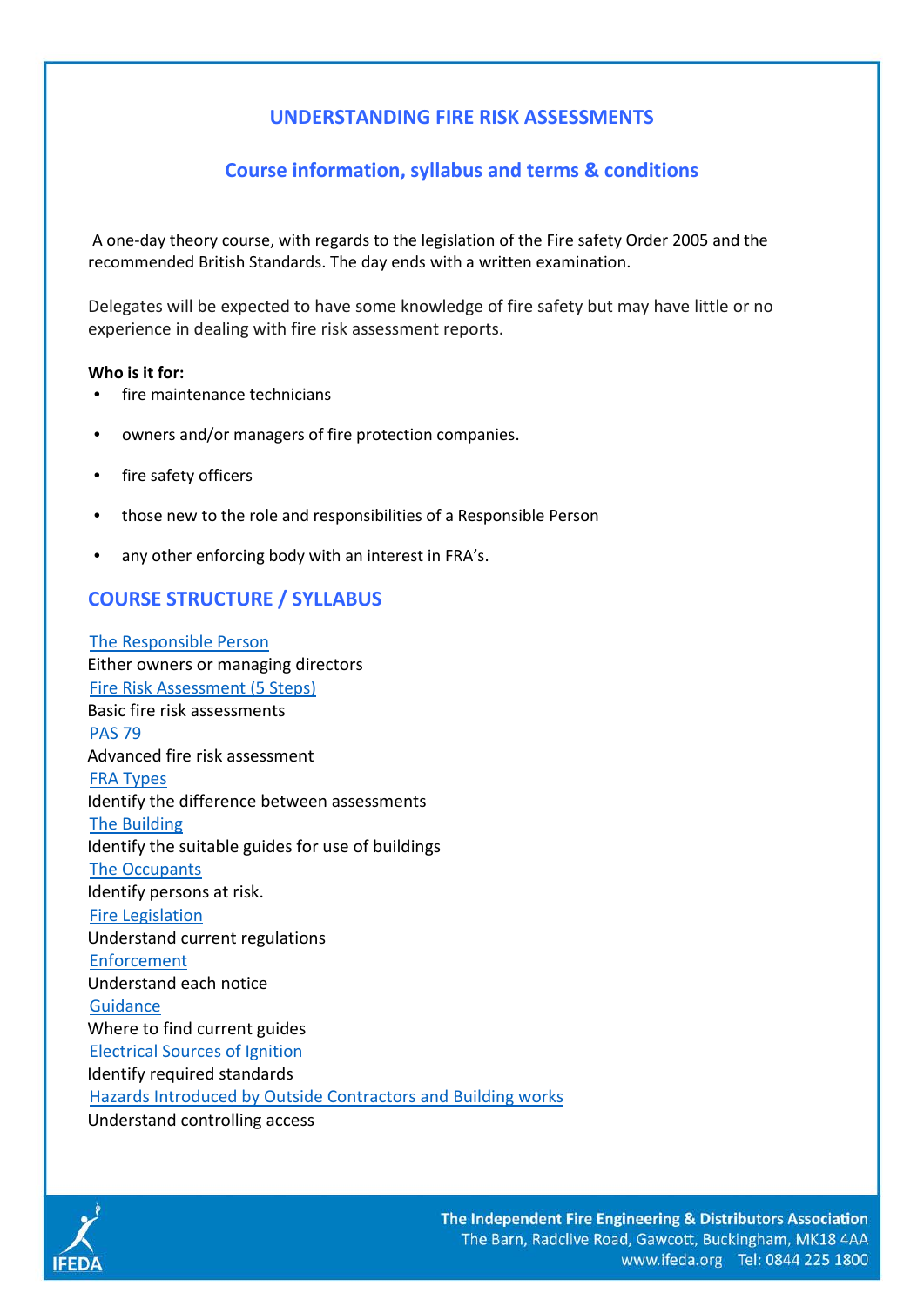Dangerous Substances Identify hazards Other Fire Hazards and Processes that impact on General Fire Identify suitable control procedures Means of Escape from Fire Identify means of escape and suitable protection Fire Doors Identify different parts of fire doors Measures to Limit Fire Spread & Development Identify control procedures Emergency Lighting Identify required locations Fire Safety Signs and Notices Identify required signage Means of Giving Warning in case of a Fire Identify the difference in categories and grades Manual Fire Extinguishing Appliances Identify the different extinguishing appliances Automatic Fire Extinguishing Systems Identify different automatic systems Procedures and Arrangements Suitable measure to maintain high standards of fire safety Training and Drills Identify suitable training and intervals for drills Testing and Maintenance Identify testing and maintenance intervals Overall Assessment Overall evaluation Actions/Recommendations Identify where standards are below and solutions to resolve.

# **LEARNING OUTCOME**

At the end of this one-day course the attendee will have the confidence to pick up a fire risk assessment and understand the process behind it and the resulting contents. As well as recognizing any potential omissions or business opportunities.

It becomes necessary to cancel courses if minimum attendance is not achieved and when this happens cancellation is advised 14 days prior to the course start date.